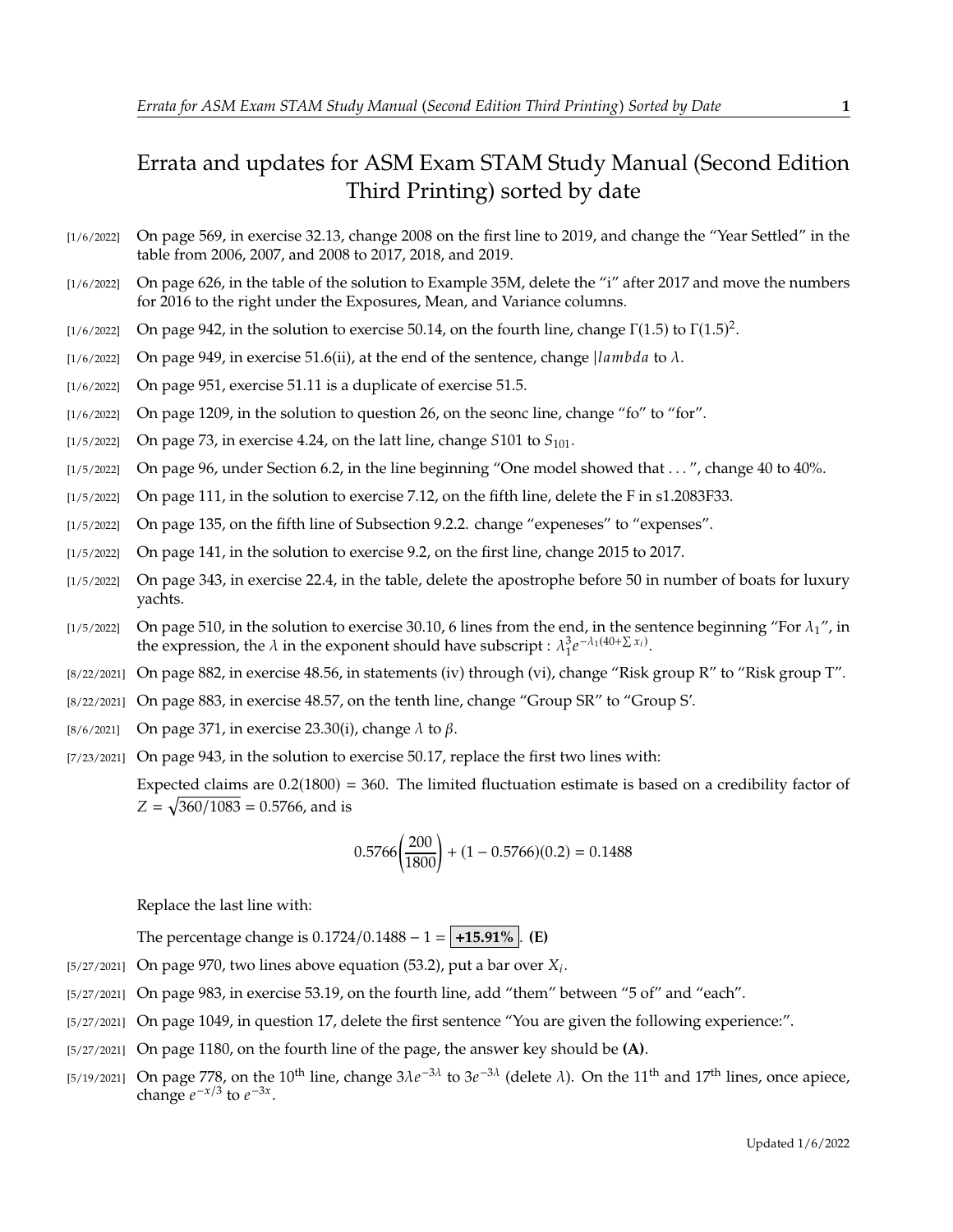- $[5/19/2021]$  On page 825, in the solution to exercise 45.13, on the first three displayed lines, change every x to q:  $f(x)$ should be  $f(q)$  and dx should be dq. Four changes.
- [5/19/2021] On page 853, in the solution to exercise 47.20, on the third line, chane 370,000 to 740,000. Replace the last three sentences of the solution with

The expected process variance is  $0.2(740,000)+0.8(28,000,000) = 22,548,000$ . Bühlmann's K is 22,548,000/2,433,600 = <sup>9</sup>.265286. The credibility factor is

$$
Z = \frac{3}{3 + 9.265286} = \boxed{0.2446}
$$
 (D)

- [5/19/2021] On page 858, one line above the heading "The exposure unit", insert "are" between "you" and "calculating".
- [4/30/2021] On page 600, on the fourth line of the fourth paragraph under "34.2 Grouped data", change  $F_n^*(c_{j-1})$  to  $F_n(c_{j-1}).$
- [4/30/2021] On page 646, in the solution to exercise 35.11, on the displayed line, change the "=" before  $\frac{(4-10)^2}{10}$  $\frac{1}{10}$  to  $^{\prime\prime}$ + $^{\prime\prime}$ .
- [4/30/2021] On page 725, change the solution to exercise 40.19 to

$$
\lambda_F = \left(\frac{\Phi^{-1}(0.99)}{0.05}\right)^2 = \left(\frac{2.326}{0.05}\right)^2 = 2164.11
$$

For severity, the credibility standard is expressed in terms of number of exposures, which is number of claims. We had 1384 claims.

$$
e_X = 2164.11 \left( \frac{6,010}{55^2} \right) = 4,300
$$

$$
Z_X = \sqrt{\frac{1,384}{4,300}} = 0.567354
$$

For pure premium, the credibility standard is expressed in terms of number of exposures, which is number of policies. We have 21,000 policies. We divide the usual formula for the credibility standard in terms of number of expected claims by 0.085 to express it in terms of number of policies

$$
e_P = \frac{2164.11}{0.085} \left( 1 + \frac{6,010}{55^2} \right) = 76,044
$$

$$
Z_P = \sqrt{\frac{21,000}{76,044}} = 0.525506
$$

The absolute difference between credibility factors is **0.0418** . **(A)**

- [4/26/2021] On page 510, in the solution to exercise 30.10, on the last line, add a  $\lambda_2$  to the exponent of the first expression so that it is  $\lambda_2^4 e$  $-(\sum y_i - 40)\lambda_2$ .
- [4/26/2021] On page 511, in the solution to exercise 30.13, on the second line of the page, change  $\theta^{30}$  in the denominator to  $\bar{\theta}_p^{30}$ .